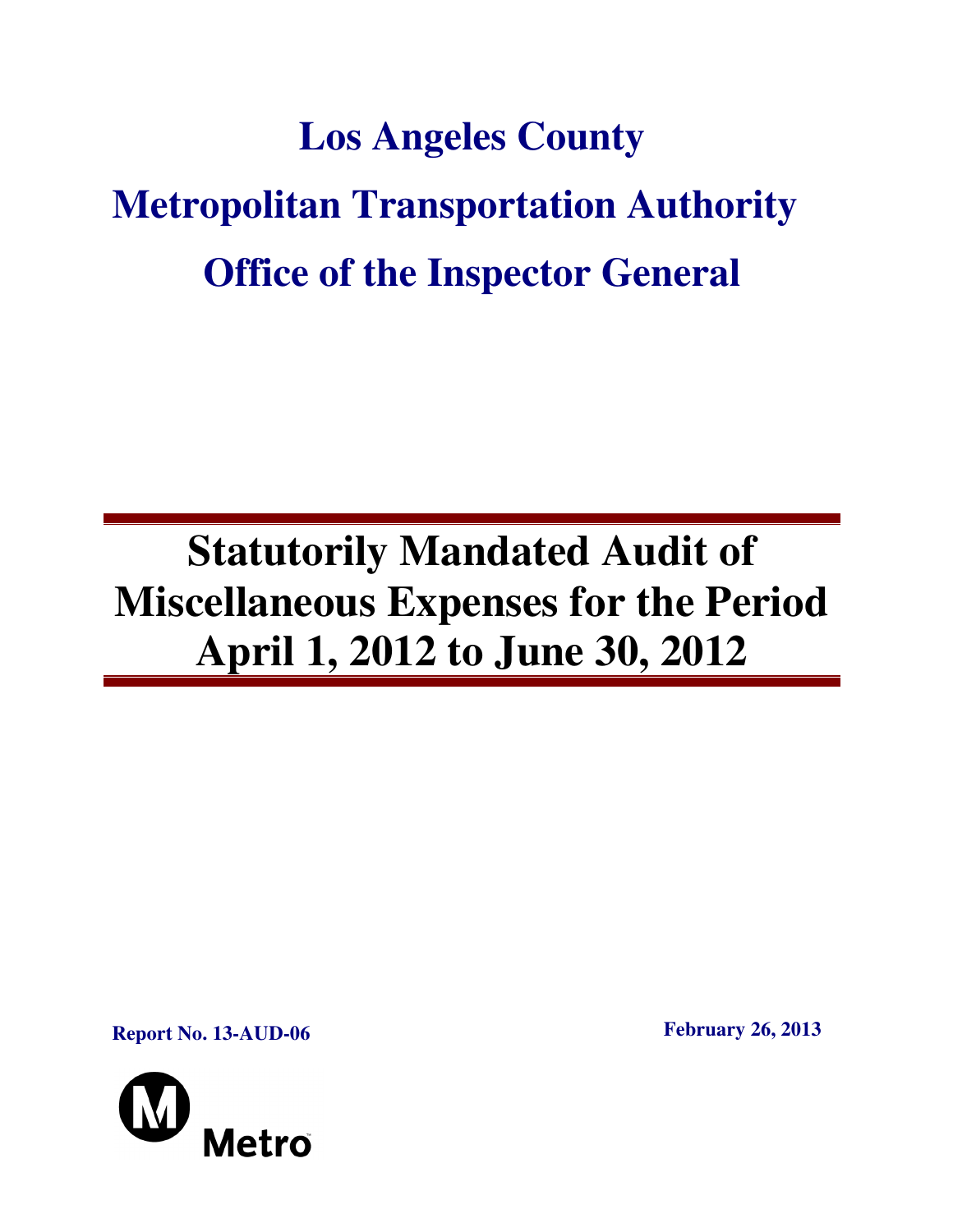## TABLE OF CONTENTS

#### **Page**

|                                                   | $\mathbf{1}$          |
|---------------------------------------------------|-----------------------|
|                                                   | 2                     |
| INTERNAL CONTROL ISSUES IDENTIFIED IN PRIOR AUDIT | $\mathcal{D}_{\cdot}$ |
|                                                   | $\boldsymbol{\Delta}$ |
|                                                   |                       |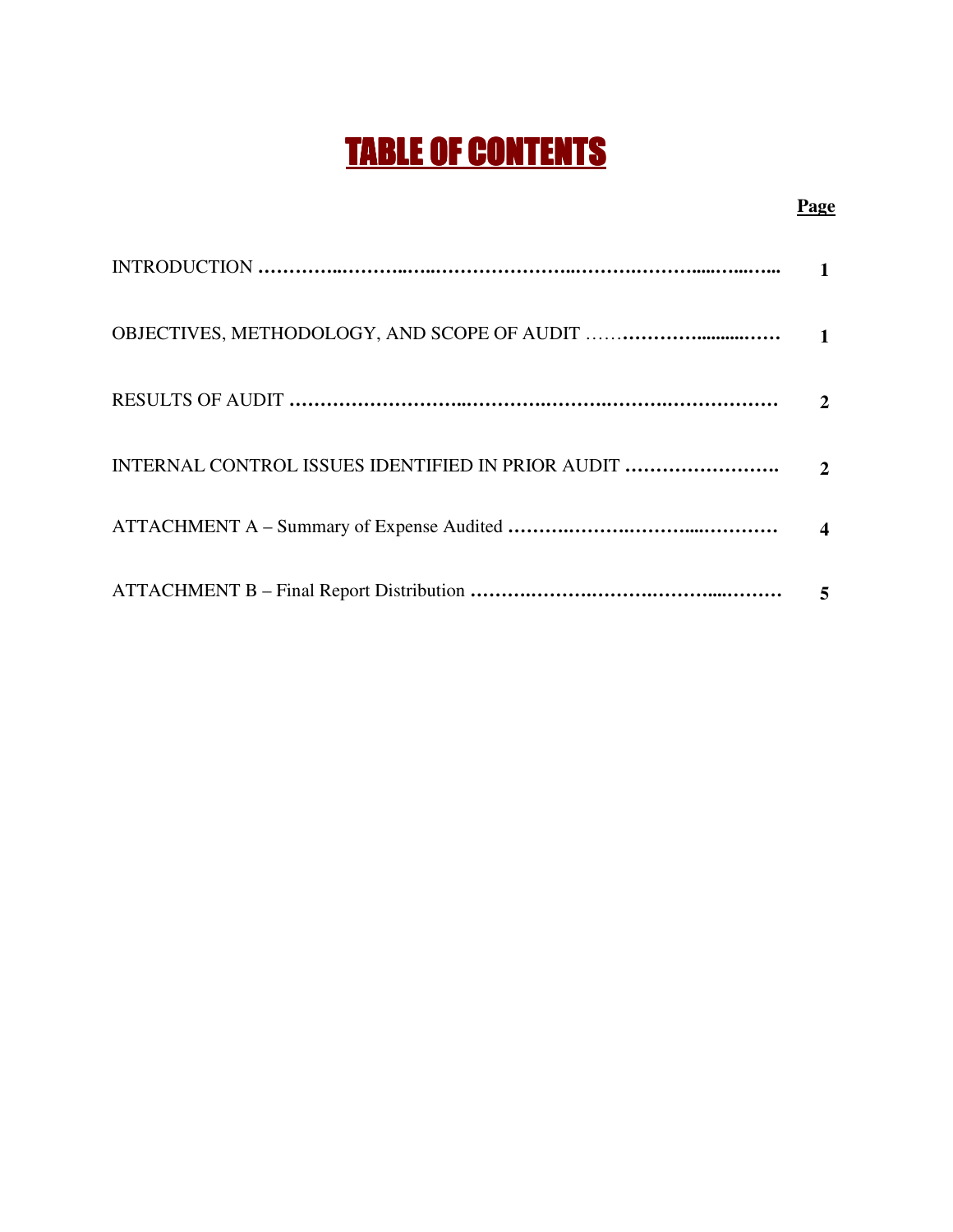

Los Angeles, CA 90017

**DATE:** February 26, 2013

**TO:** Board of Directors Chief Executive Officer

retorni

Deputy Inspector General - Audits

**SUBJECT:** Report on the Statutorily Mandated Audit of Miscellaneous Expenses for the Period April 1, 2012 to June 30, 2012 (Report No. 13-AUD-06)

## **INTRODUCTION**

**FROM:** 

The Office of Inspector General (OIG) performed an audit of miscellaneous expenses for the period of April 1, 2012 to June 30, 2012. This audit was performed pursuant to Public Utilities Code section 130051.28(b) which requires that the Inspector General report quarterly to the Los Angeles County Metropolitan Transportation Authority (Metro) Board of Directors on certain miscellaneous expenses such as travel, meals and refreshments, private club dues, and membership fees.

## **OBJECTIVES, METHODOLOGY AND SCOPE OF AUDIT**

The objectives of the audit were to determine whether the sampled expenses incurred were:

- Reasonable and in accordance with policies.
- A Adequately supported with receipts, proper approvals, and other appropriate documentation.

Miscellaneous expenses for the period of April 1, 2012 to June 30, 2012 totaled  $$971,200$ ,<sup>1</sup> which comprised of 795 expense transactions. From this total, we selected 32 transactions totaling \$129,647 for review (30 of the transactions were randomly selected, and 2 transactions were selected because of their high dollar amount). The 32 transactions were for expenses from the following accounts: Training, Business Meals, Mileage, Seminars and

<sup>&</sup>lt;sup>1</sup>This total does not include transactions that were \$200 or less, credits, adjustments, and transactions from the OIG and Ethics Departments.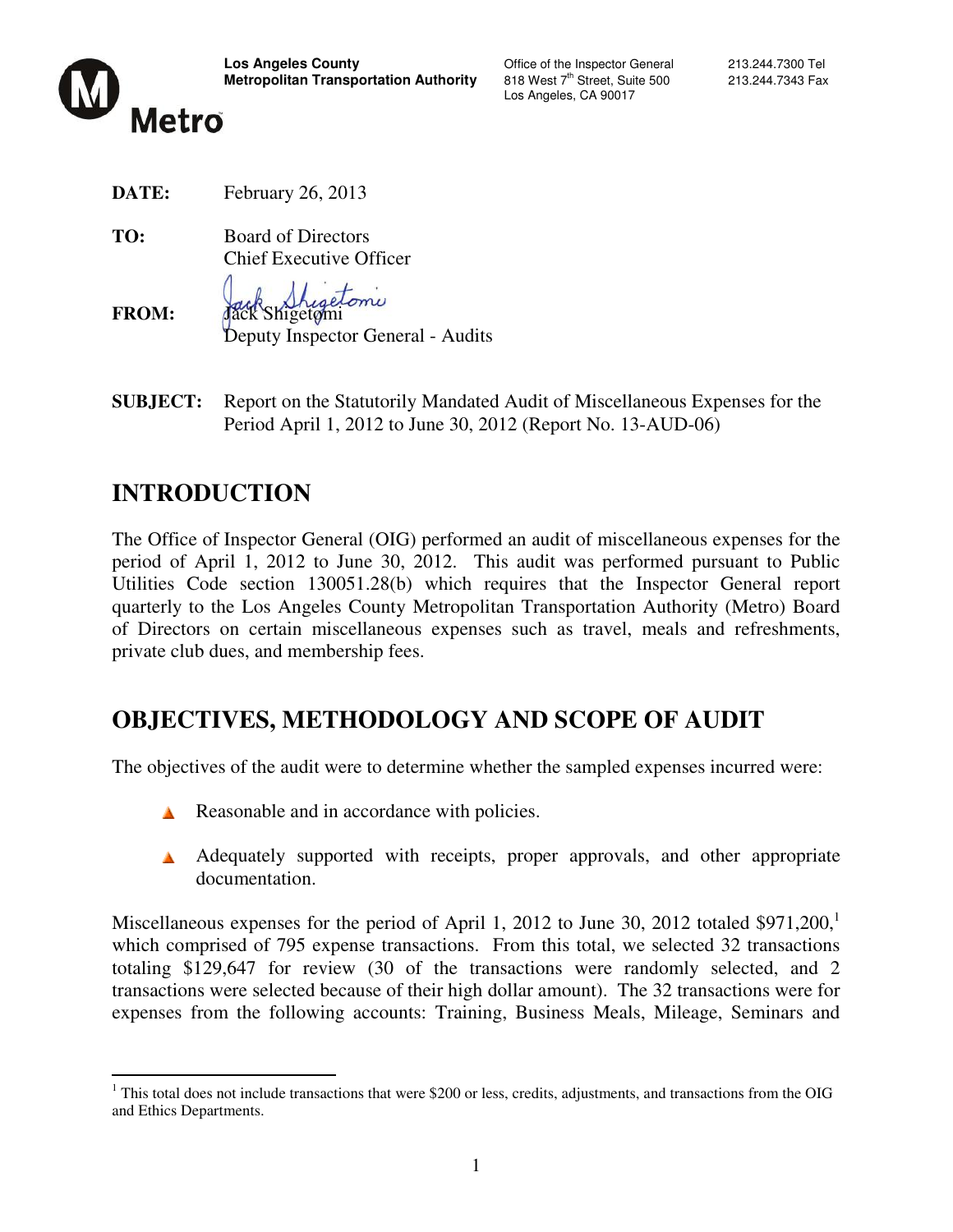#### **Statutorily Mandated Audit of Miscellaneous Expenses for the Period April 1, 2012 to June 30, 2012**

**Office of the Inspector General Report No. 13-AUD-06** 

Conferences, Business Travel, and other Miscellaneous Expenses. We tested each selected transaction by reviewing supporting documentation such as receipts, invoices, purchase logs, travel authorization forms and other types of supporting documentation. We reviewed applicable policies and procedures and interviewed Metro staff when deemed necessary. During the audit, we did not test the reliability and accuracy of the Financial Information System, which processed the transactions we tested. Our conclusions based on the audit results are limited to the transactions tested during our audit.

This audit was conducted in accordance with Generally Accepted Government Auditing Standards. Those standards require that we plan and perform the audit to obtain sufficient, appropriate evidence to provide a reasonable basis for our findings and conclusions based on our audit objectives. We believe that the evidence obtained provides a reasonable basis for our findings and conclusions based on our objectives.

## **RESULTS OF AUDIT**

The 32 expense transactions we audited for the period April 1, 2012 to June 30, 2012 generally complied with policies, were reasonable, and were adequately supported. Our review did not disclose any reportable deficiencies.

#### **1. Internal Control Issues Identified in Prior Quarterly Audit**

The report<sup>2</sup> on prior audit of the prior quarter (January to March 2012) found the following systemic weaknesses with Schedule Checker mileage payments:

- Schedule Checkers were paid for mileage although in some cases they traveled to their work assignments by Metro transportation.
- A taxable benefit was not reported to the Internal Revenue Service (IRS) when Schedule Checkers were paid for mileage but did not use their personal vehicle.
- Schedule Checkers were not required to follow Metro policy governing mileage reimbursement, which requires reporting actual personal vehicle mileage driven for business travel.
- The most current IRS mileage rate was not being used to determine the mileage reimbursement for Schedule Checkers.

Management is proceeding with implementing recommendations in our prior audit report.

<sup>&</sup>lt;sup>2</sup> Statutorily Mandated Audit of Miscellaneous Expenses for the Period January 1, 2012 to March 31, 2012; Report No. 13-AUD-05, issued February 14, 2013.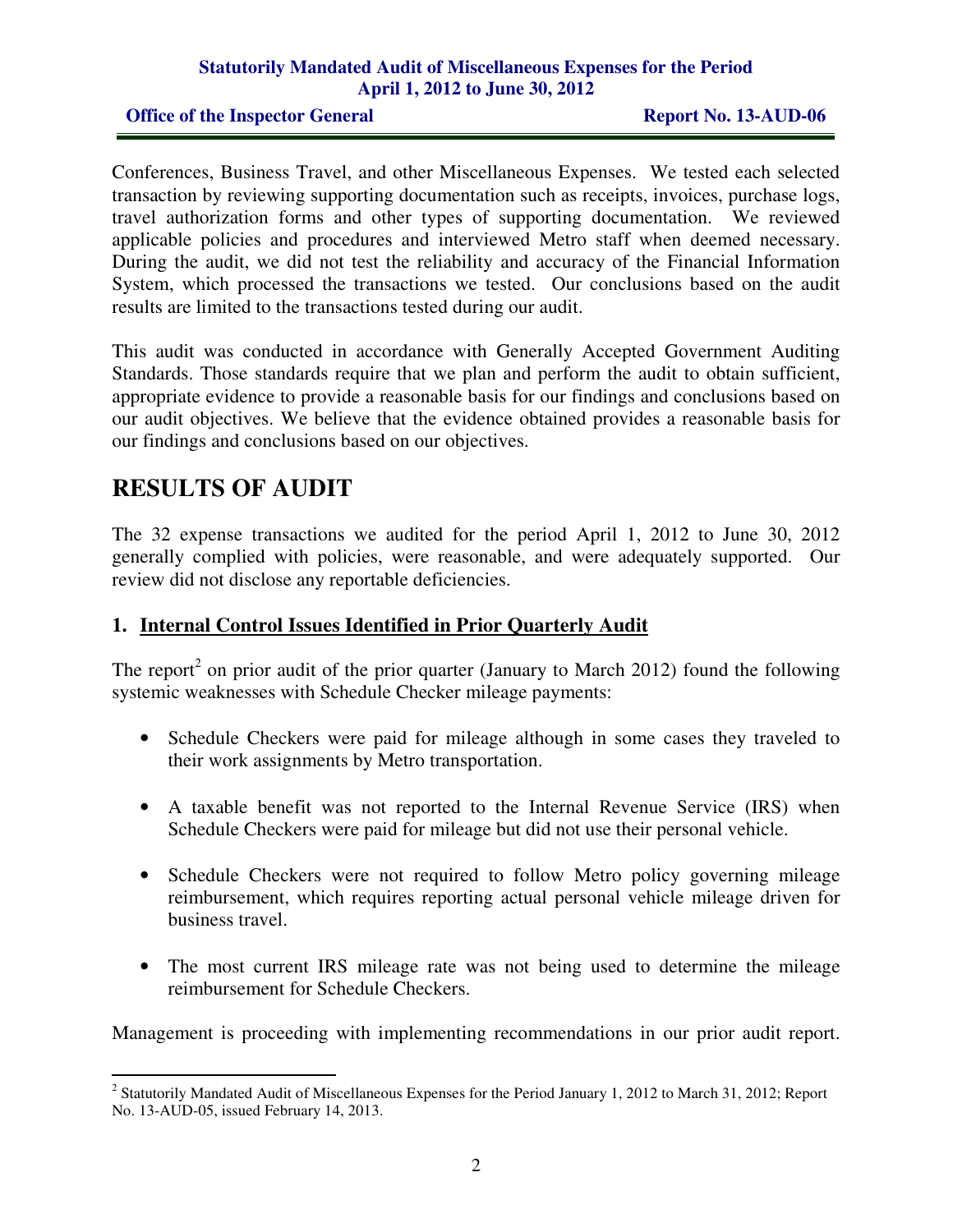#### **Statutorily Mandated Audit of Miscellaneous Expenses for the Period April 1, 2012 to June 30, 2012**

**Office of the Inspector General Report No. 13-AUD-06** 

#### **2. Current Audit**

Based on our statistical procedures, none of the Schedule Checker travel (mileage) payments totaling \$11,655 were selected for review in this audit. However, the mileage payments to Schedule Checkers were made before Metro management had the opportunity to correct the systemic weaknesses found by the prior OIG audit.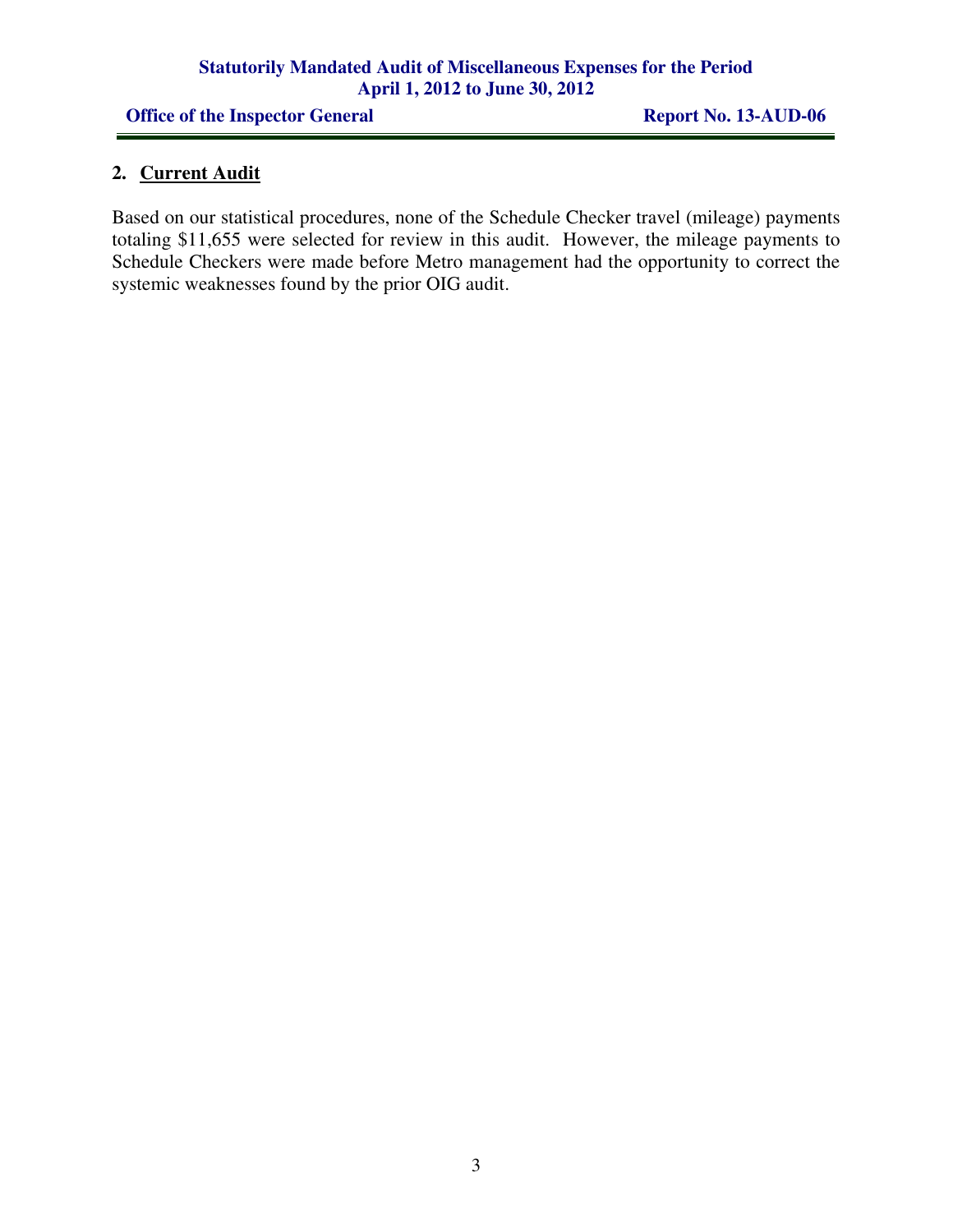## **<u>Summary of Expenses Audited</u>**

#### For the period from April 1, 2012 to June 30, 2012

| <b>Account</b> | <b>Account Description</b>                | <b>Total</b><br><b>Amount</b> | <b>Sample</b><br><b>Amount</b> |  |
|----------------|-------------------------------------------|-------------------------------|--------------------------------|--|
| 50213          | <b>Training Program</b>                   | \$71,154                      | \$1,595                        |  |
| 50903          | <b>Business Meals</b>                     | 61,248                        | 4,125                          |  |
| 50907          | Miscellaneous Cash Overage/Shortage       | 483                           |                                |  |
| 50908          | <b>Employee Relocation</b>                | 15,000                        |                                |  |
| 50910          | Mileage / Parking                         | 4,199                         | 201                            |  |
| 50914          | <b>Schedule Checkers</b>                  | 11,655                        |                                |  |
| 50915          | Seminar and Conference Fee                | 113,431                       | 2,895                          |  |
| 50917          | <b>Business Travel</b>                    | 263,568                       | 7,671                          |  |
| 50930          | <b>Employee Activities and Recreation</b> | 7,597                         |                                |  |
| 50999          | <b>Other Miscellaneous Expenses</b>       | 422,865                       | 113,160                        |  |
|                | <b>Totals</b>                             | \$971,200                     | <u>\$129,647</u>               |  |
|                |                                           |                               |                                |  |